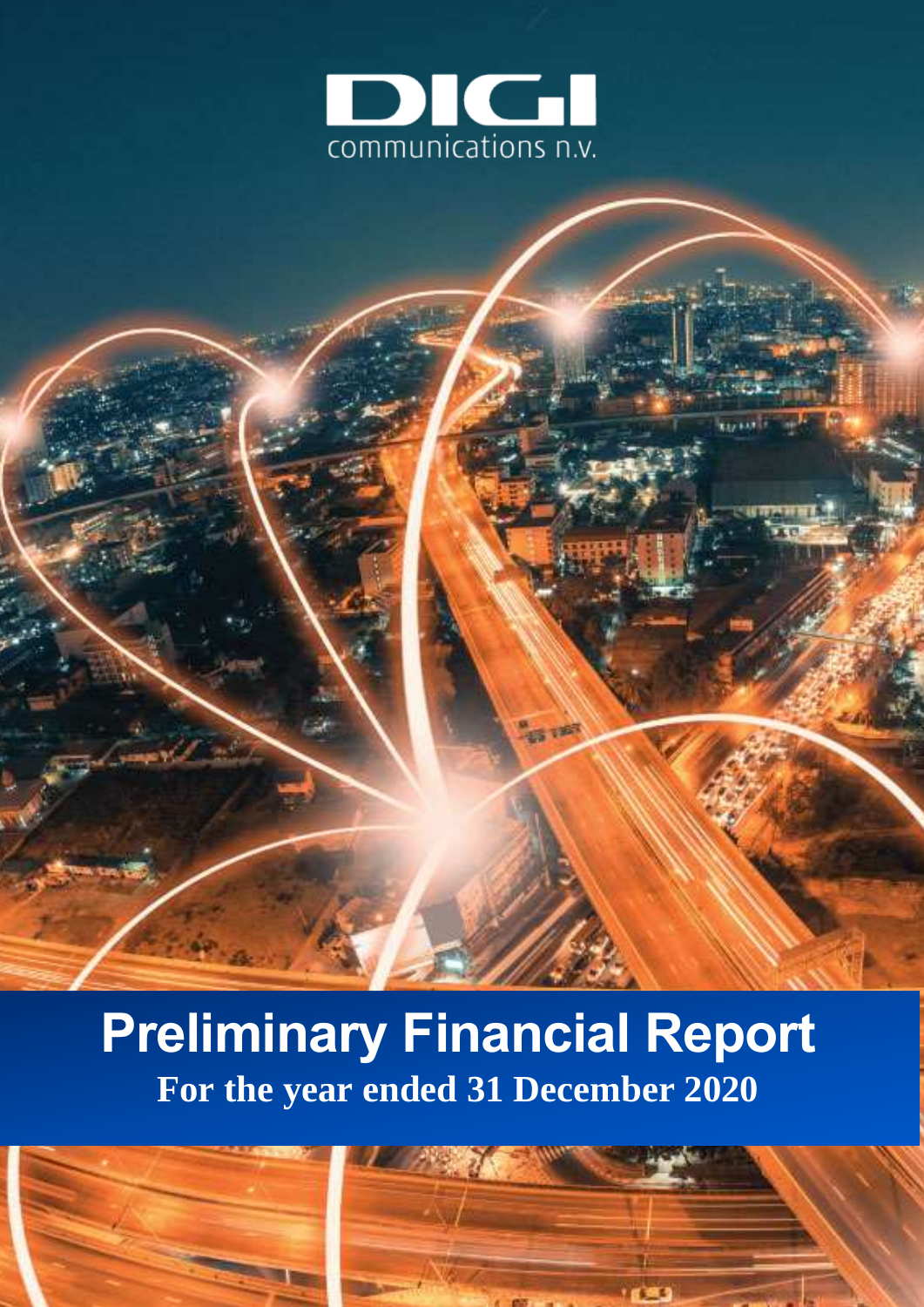

| <b>Table of Contents</b>                            |  |
|-----------------------------------------------------|--|
|                                                     |  |
| <b>PRELIMINARY CONSOLIDATED STATEMENT OF PROFIT</b> |  |
|                                                     |  |
| PRELIMINARY MANAGEMENT DISCUSSION AND ANALYSIS 6    |  |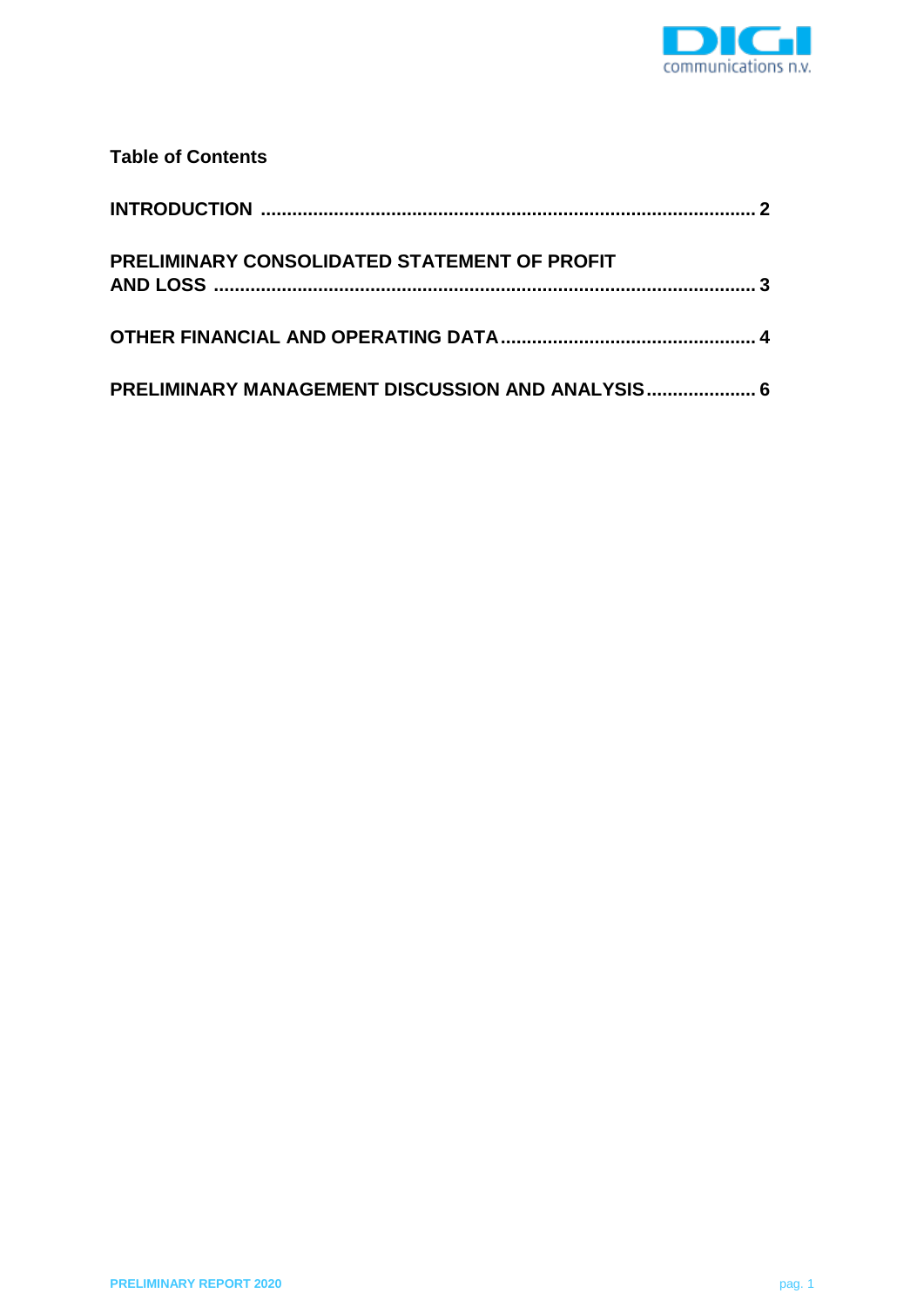# <span id="page-2-0"></span>**INTRODUCTION**

The consolidated financial information included in this Preliminary Financial Report is based on the Digi Communications N.V. ("Digi") Group's Unaudited IFRS Consolidated Financial Statements for the year ended 31 December 2020.

Financial and operational data from this Preliminary Financial Report are estimates. The final Annual Report for the year ended 31 December 2020 will include the final financial and operational data, which may vary significantly by reference to this Preliminary Financial Report. A final Annual Report will be relesead by Digi to the market as per the Financial Calendar announced on Bucharest Stock Exchange.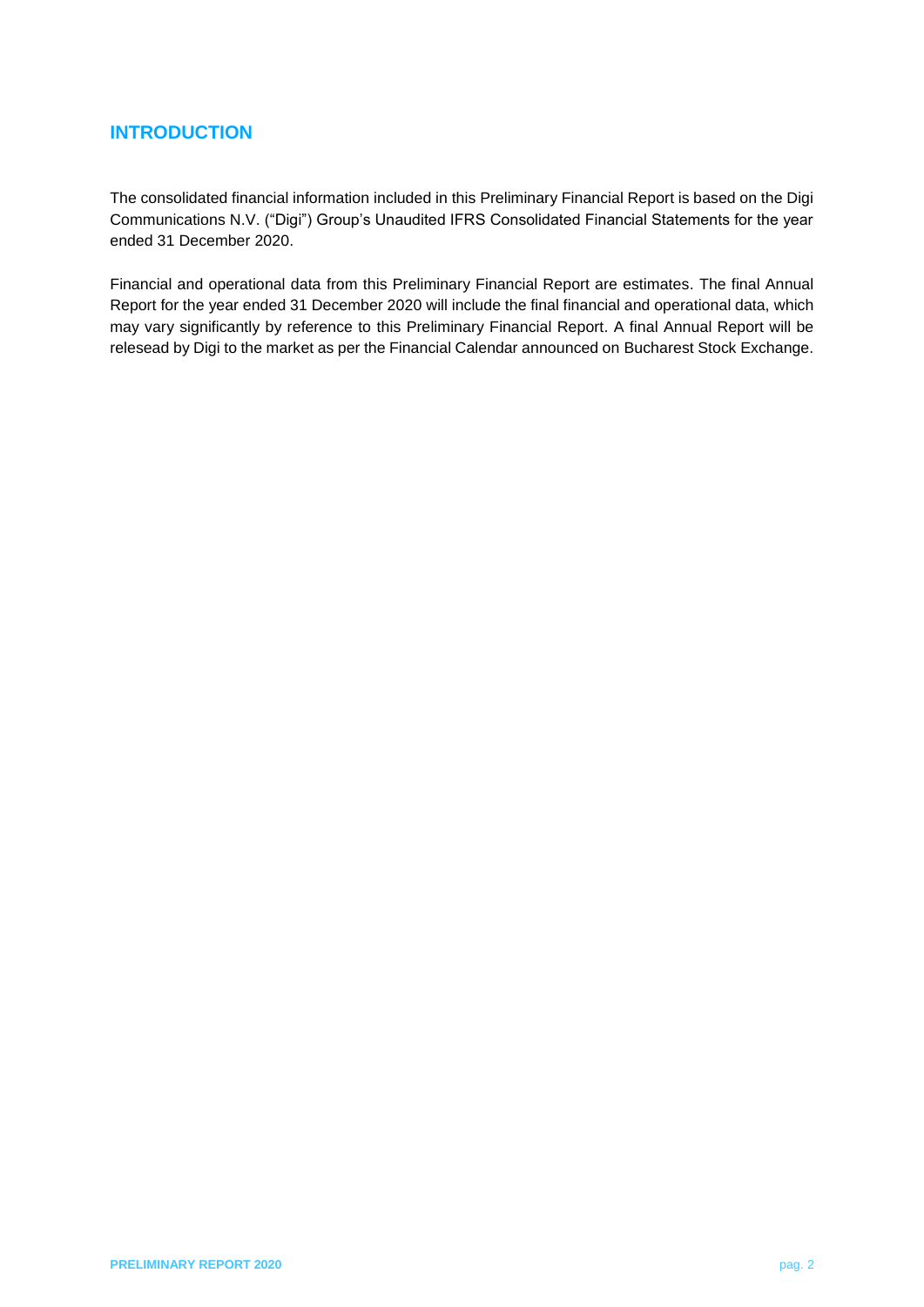## **DIGI COMMUNICATIONS N.V. Preliminary Consolidated Statement of Profit or Loss for the year ended as at 31 December 2020**

*(all amounts are in thousand EUR, unless specified otherwise)*

<span id="page-3-0"></span>

|                                   |                | 2020          | 2019        |
|-----------------------------------|----------------|---------------|-------------|
|                                   | <b>Note</b>    |               |             |
|                                   |                |               |             |
|                                   |                |               |             |
| Revenues                          |                | 1,281,569     | 1,186,026   |
| Operating expenses <sup>(1)</sup> | $\overline{2}$ | (1, 105, 594) | (1,038,530) |
| Other expenses                    | 3              | (2,678)       | (2, 496)    |
| Operating profit <sup>(1)</sup>   |                | 173,297       | 145,000     |
| Finance income                    | 4              | 3,428         | 9,984       |
| Finance expenses                  | 4              | (146, 707)    | (93, 867)   |
| <b>Net finance costs</b>          |                | (143, 279)    | (83, 883)   |
|                                   |                |               |             |
| Profit before taxation(1)         |                | 30,018        | 61,117      |
| Income tax                        |                | (13,660)      | (20, 533)   |
| Net profit <sup>(1)</sup>         |                | 16,358        | 40,584      |

(1) The Group's management is currently performing the revaluation of property, plant and equipment in accordance with the Group's accounting policies for the year ended 31 December 2020. The analysis is still in progress at current date. As a consequence of this process, depreciation expenses may be significantly impacted. Therefore, the preliminary depreciation expenses included in the "Operating expenses" presented above for year ended 31 December 2020, as well as the "Operating profit", "Profit before taxation" and "Net profit" for the period, may differ significantly compared to final results which will be included in the Annual report for year ended 31 December 2020.

These preliminary consolidated financial statements as at 31 December 2020 have not been audited.

**Serghei Bulgac, CEO**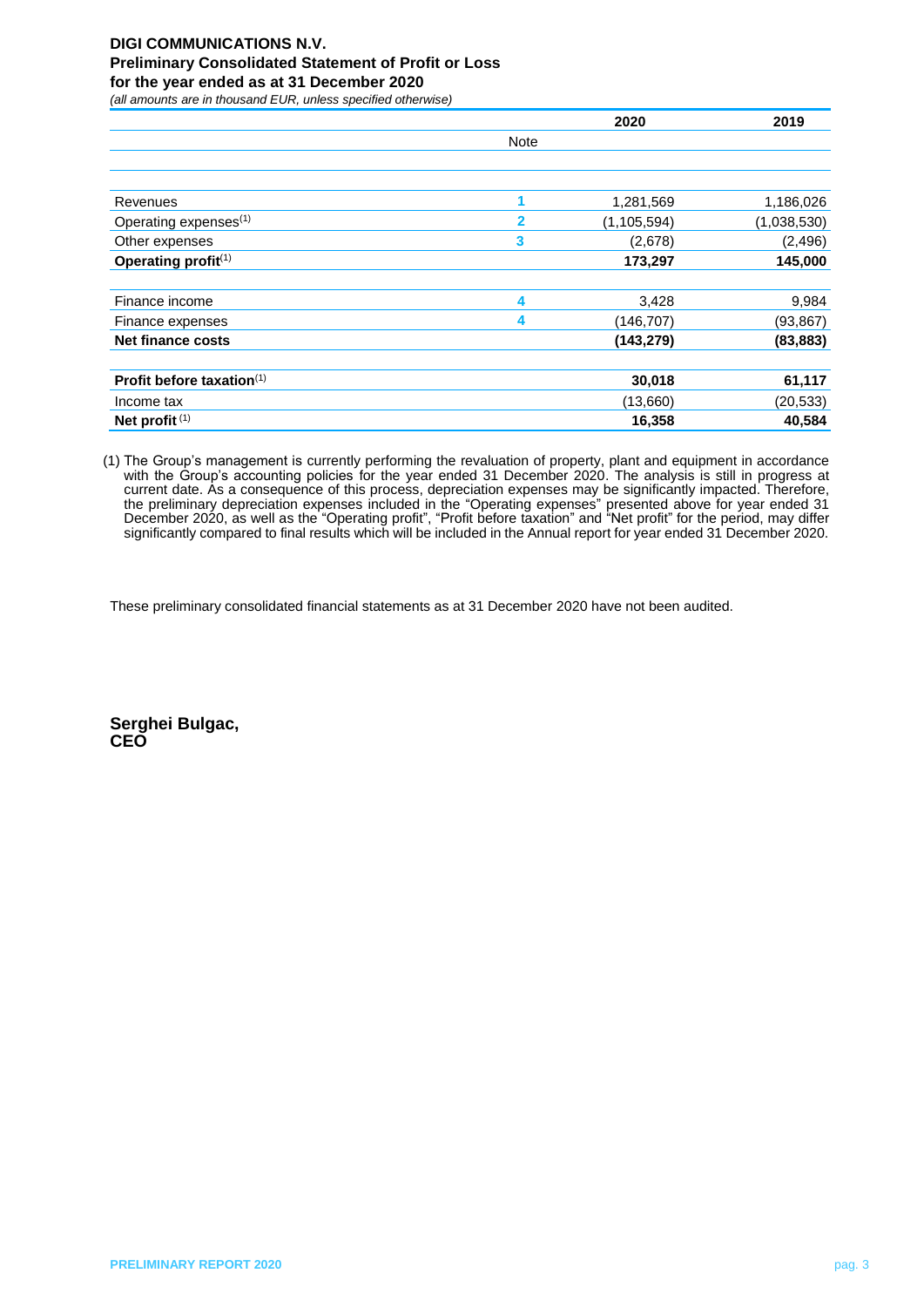

## <span id="page-4-0"></span>**OTHER FINANCIAL AND OPERATING DATA**

The following table shows Selected Financial Data and Ratios based on Digi group's consolidated financial data as at and for the years ended 31 December 2020 and 2019:

## **Selected Financial Data and Ratios (4)**

|                                        | As at and for the year ended<br>31 December |       |  |
|----------------------------------------|---------------------------------------------|-------|--|
|                                        | 2020                                        | 2019  |  |
|                                        | (€ millions, unless otherwise stated)       |       |  |
| Adjusted EBITDA <sup>(1)</sup>         | 479.8                                       | 446.3 |  |
| Adjusted EBITDA Margin%                | 37.4%                                       | 37.6% |  |
| <b>Adjusted EBITDA excl. IFRS 16</b>   | 405.1                                       | 380.1 |  |
| Adjusted EBITDA (%) excl. IFRS 16      | 31.6%                                       | 32.0% |  |
| Total consolidated debt <sup>(2)</sup> | 1,072.5                                     | 990.2 |  |
| Cash and cash equivalents              | 10.6                                        | 11.0  |  |
| Total consolidated net debt            | 1,061.9                                     | 979.2 |  |
| Net Leverage Ratio <sup>(3)</sup>      | 2.6x                                        | 2.6x  |  |
| <b>CAPEX</b>                           | 371                                         | 318   |  |

*(1) Adjusted EBITDA includes the impact of IFRS 16, in total amount of EUR 74.7 million.*

*(2) Total debt presented is as per the Senior Notes covenants (excluding IFRS 16 impact). It includes interest bearing loans and borrowings (noncurrent), interest bearing loans and borrowings (current), derivative financial liabilities, other long term liabilities, financial leases and excludes accrued interest.*

*(3) Represents the ratio between total net debt and Adjusted EBITDA over a given period, as per the Senior Notes covenants. (4) Unaudited.*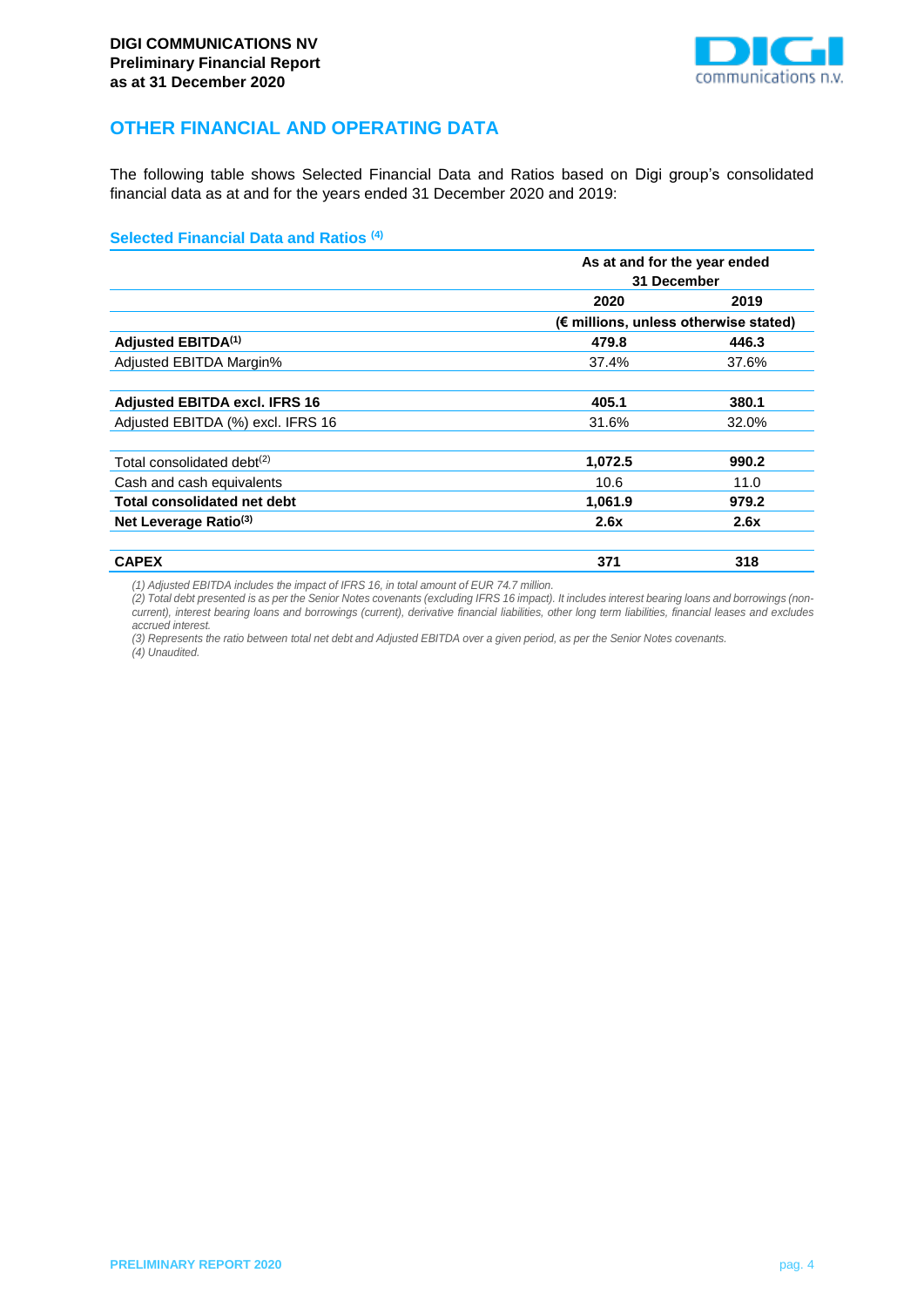|                                                             | As at and for the year ended |             |
|-------------------------------------------------------------|------------------------------|-------------|
|                                                             |                              | 31 December |
| (RGUs: thousands; ARPU: €/period)                           | 2020                         | 2019        |
| Group                                                       |                              |             |
| <b>RGUs</b>                                                 | 18,136                       | 16,142      |
| <b>ARPU</b>                                                 | 5.7                          | 5.7         |
| Romania                                                     |                              |             |
| <b>RGUs</b>                                                 |                              |             |
| Pay TV(1)                                                   | 4,733                        | 4,097       |
| Fixed internet and data(2)                                  | 3,313                        | 2,775       |
| Mobile telecommunication services <sup>(3)</sup>            | 3,680                        | 3,442       |
| Fixed-line telephony <sup>(2)</sup>                         | 1,044                        | 1,091       |
| ARPU <sup>(4)</sup>                                         | 4.9                          | 4.9         |
| Hungary                                                     |                              |             |
| <b>RGUs</b>                                                 |                              |             |
| Pay TV <sup>(1)</sup>                                       | 933                          | 959         |
| Fixed internet and data                                     | 749                          | 750         |
| Mobile telecommunication services <sup>(3)</sup>            | 173                          | 99          |
| Fixed-line telephony                                        | 650                          | 681         |
| ARPU <sup>(4)</sup>                                         | 5.9                          | 6.5         |
| <b>Spain</b>                                                |                              |             |
| <b>RGUs</b>                                                 |                              |             |
| Fixed internet and data                                     | 204                          | 81          |
| Mobile telecommunication services <sup>(3)</sup>            | 2,334                        | 1,894       |
| Fixed-line telephony                                        | 72                           | 31          |
| ARPU <sup>(4)</sup>                                         | 9.9                          | 9.6         |
| Other <sup>(5)</sup>                                        |                              |             |
| <b>RGUs</b>                                                 |                              |             |
| Mobile telecommunication services <sup>(3)</sup>            | 251                          | 242         |
| ARPU <sup>(4)</sup>                                         | 7.8                          | 8.7         |
| Includes RGUs for Cable television and DTH services.<br>(1) |                              |             |

The following table shows our RGUs by geographic segment and business line and ARPU by geographic segment as at and for the years ended 31 December 2020 and 2019:

*(2) Includes residential and business RGUs.*

*(3) Includes mobile telephony and mobile internet and data RGUs.*

(4) ARPU refers to the average revenue per RGU in a geographic segment or the Group as a whole, for a period by dividing the total revenue *of such geographic segment, or the Group, for such period to the RGUs number.*

*(5) Includes Italy.*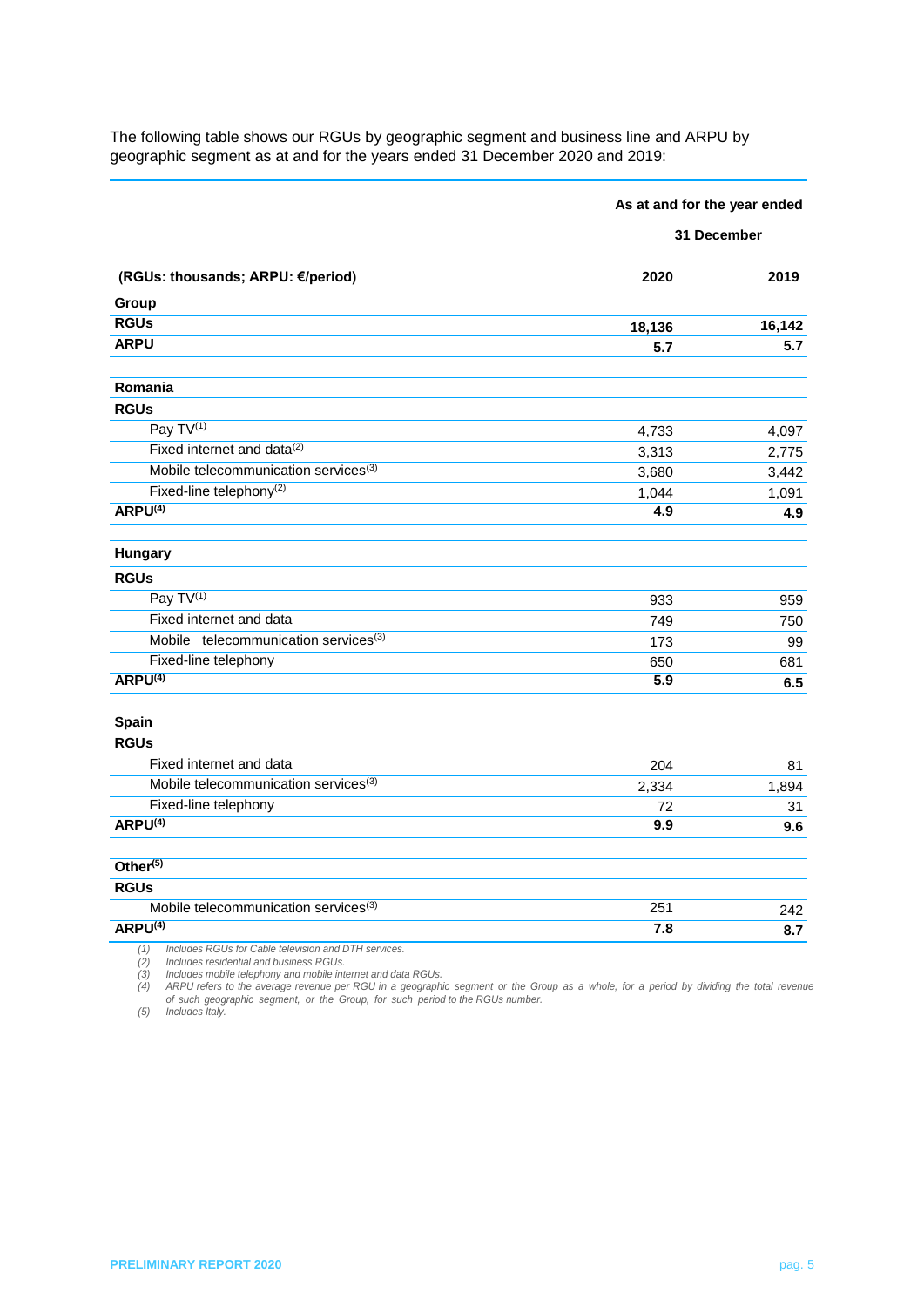## <span id="page-6-0"></span>**PRELIMINARY MANAGEMENT DISCUSSION AND ANALYSIS**

Main variations are explained below:

#### **1. Revenues**

<span id="page-6-1"></span>Our revenue (excluding intersegment revenue and other income) for the year ended 31 December 2020 was €1,281.6 million, compared with €1,186.0 million for the year ended 31 December 2019, an increase of 8.1%.

Group RGU's increased from 16.1 million as at 31 December 2019 to 18.1 million as at 31 December 2020 (an increase of 12%), main contributors to the growth being Romanian's pay-tv and internet RGUs, as well as Spain's mobile RGUs.

### <span id="page-6-3"></span>**2. Operating expenses**

<span id="page-6-2"></span>Our total operating expenses (excluding intersegment expenses and other expenses, but including depreciation, amortization and impairment) for the year ended 31 December 2020 were €1,105.6 million, compared with €1,038.5 million for the year ended 31 December 2019, an increase of 6.5%.

Operating expenses grow in line with business development. We recorded increases in salaries and utilities expenses during the period. These were partially offset mainly by the changes in exchange rates for HUF/EUR (-7.9%) and RON/EUR (-1.9%) in 2020 compared to 2019, which led to decrease of operating expenses translated in EUR from local currencies.

The Group's management is performing revaluation of property, plant and equipment in accordance with accounting practices for the year ended 31 December 2020. The analysis is still in progress at current date. As a consequence of this process, depreciation expenses may be significantly impacted. Therefore, preliminary depreciation expenses included in the "Operating expenses" presented above for year ended 31 December 2020 may vary significantly compared to final results which will be included in the Annual report for year ended 31 December 2020.

#### **3. Other income/expenses**

We recorded €2.7 million of other expenses in the year ended 31 December 2020, compared to other expense of €2.5 million in the year ended 31 December 2019.

For the year ended 31 December 2020, other expenses include the net result from the sales of Invitel's operations in selected locations, as well as the net result for share option plans vested and expected to be one-time events.

For the year ended 31 December 2019, Other expenses include accrued expenses for the period related to the share option plans from 2017 and 2018 which are expected to be one-time events and the impact from the derecognition of the fair value assessment of energy trading contracts.

#### **4. Net finance expenses**

<span id="page-6-4"></span>We recognized net finance expense of €143.3 million in the year ended 31 December 2020, compared with net finance expense of €83.9 million in the year ended 31 December 2019, an increase of 70.8%.

The net loss from foreign exchange in amount of €37.5 million in the year ended 31 December 2020 (compared to a foreign exchange loss of €18.2 million from previous period) has contributed to the net finance loss.

On 5 February 2020 we issued Senior Secured Notes in amount of €850 million. The proceeds were used to repay 2016 Senior Secured Notes of €550 million, partially prepay SFA 2016 and repay SFA 2018 respectively. We recorded expenses for early prepayment and accrued interest up to the repayment date of the 2016 Senior Secured Notes in amount of €16.6 million. At repayment date, upon exercise of call option, the fair value of the related embedded derivative assets was derecognized through profit and loss account and impacted finance expenses in amount of €40.0 million. These financial expenses were partially offset by finance revenues in amount of €3 million, mainly due to fair value movement of embedded derivative assets related to 2020 Senior Secured Notes.